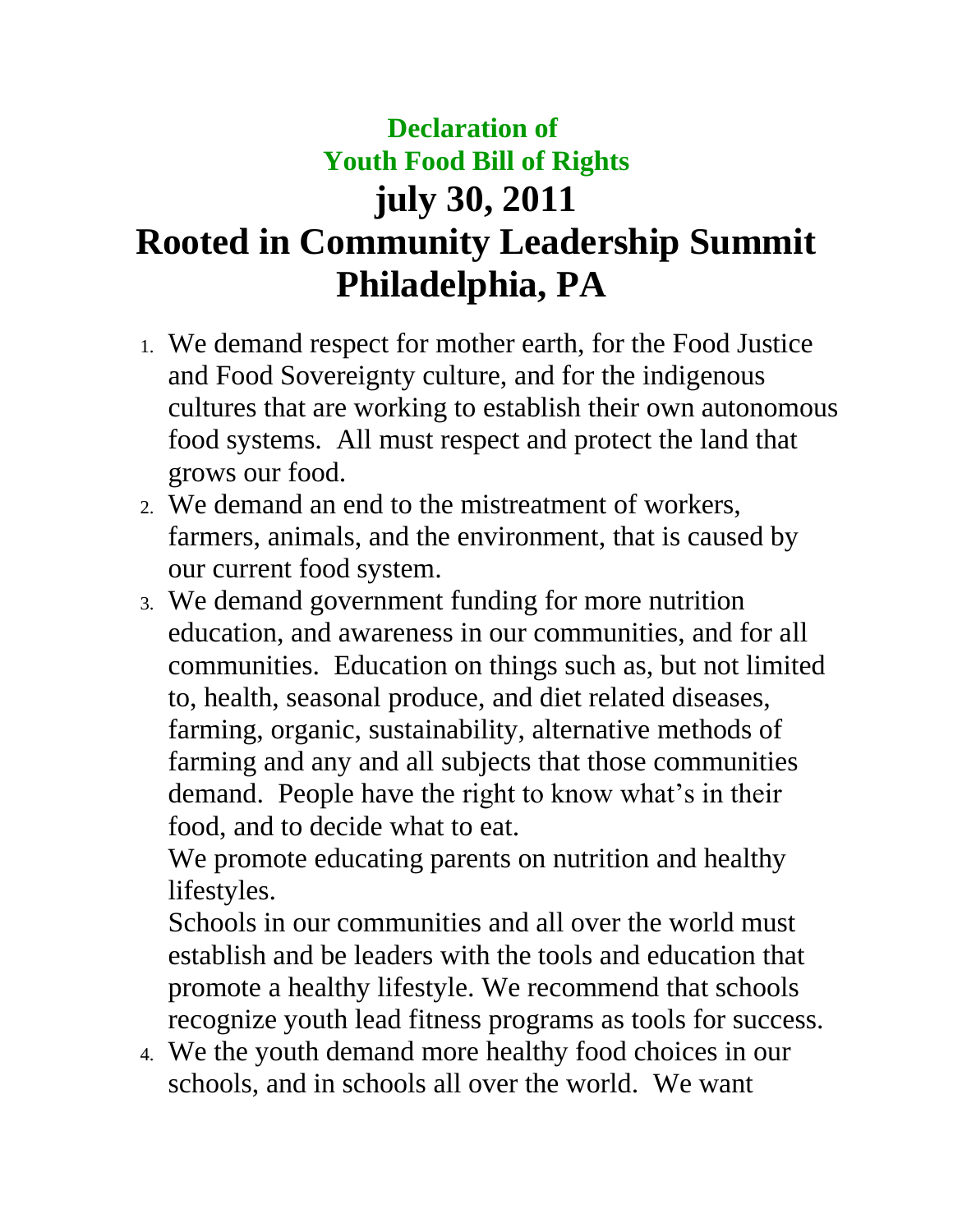vending machines out of schools unless they have healthy choices. We need healthier school lunches that are implemented by schools with the ingredients decided on by the Youth. We demand composting in schools and in our neighborhoods.

- 5. We the youth call for the termination of any and all Genetically Modified seeds, plants, and produce. We want a policy from the governments all over the world that ends GMO's, no exceptions.
- 6. We the youth absolutely don't want any chemicals or pesticides in our food!
- 7. We the Youth demand a ban on High Fructose Corn Syrup and other additives, and preservatives that are a detriment to our and our communities' health. This must be implemented by our government, and governments around the world.
- 8. We demand food that is grown within a 100-mile radius of our homes. We don't want food traveling thousands of miles using up fossil fuels to get to our homes.
- 9. We the youth demand that everyone working in the food system must be treated with respect, treated fairly, and earn at the minimum, a just living wage. For all those that are working in the food system we demand a model like the Domestic Fair Trade Association to be implemented.
- 10. We demand the implementation of regulations from all governments and peoples on a global scale that prevent corporations from globalizing our food systems and our world as we recognize this as seriously costly to global and local human health.
- 11. We demand an end to the subsidy of cash crops, including corn and soy beans. Rather than our tax dollars going to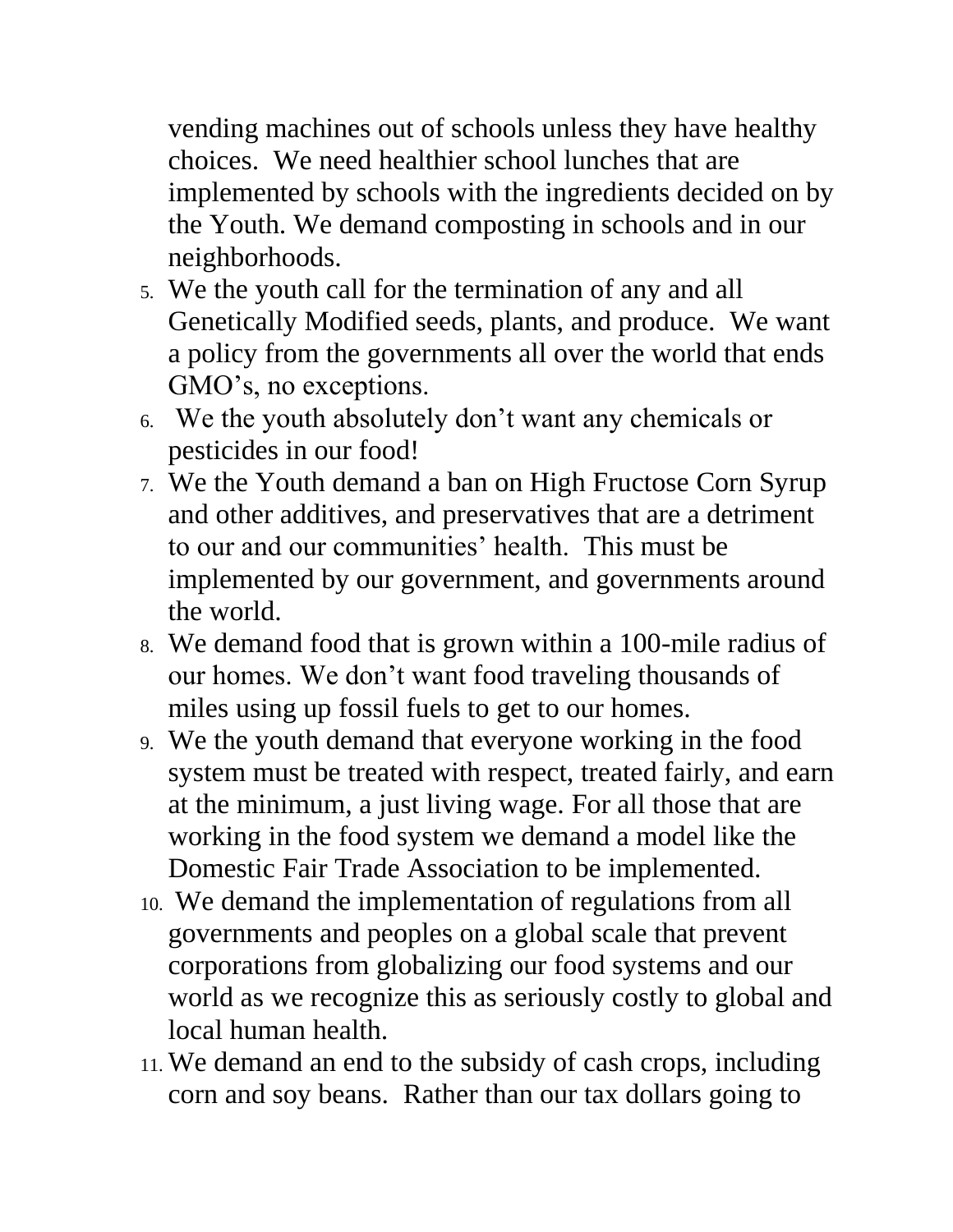subsidies for industrial farming, we demand financial support for small organic farmers.

- 12. We want a restructuring of the process of being certified organic and fair trade. This must come from the people, and from grassroots movements across the world.
- 13. We the youth demand that a policy be enacted allowing for unused land to be made available for communities to farm and garden organically and sustainably.
- 14. We believe farmers and all people should have the freedom to save their seed. Any law that prevents this should be reversed; no law shall ever be made to prevent seed saving.
- 15. We demand an end to industrial farming, which accounts for one-third of the greenhouse gas emissions in the world. Tighter regulation and steps must be made that will decrease the amount of emissions every year.
- 16. We demand more farmers' markets instead of super markets. The number of farmer's markets must be increased every year until there are more farmers' markets than super markets.
- 17. We demand the continuation and respect of all cultural history and significance of food and agriculture. We must work to restore, remember, and regain our food culture, practices, and traditions in farming.
- 18. We want healthy options in corner stores while empowering the community to make better food choices. We demand more jobs for youth to work with our communities to make this happen and help them control their food systems.
- 19. We demand school assemblies to recruit more youth to promote food justice. The continuation of the movement for Food Justice, Food Sovereignty and cultivation of